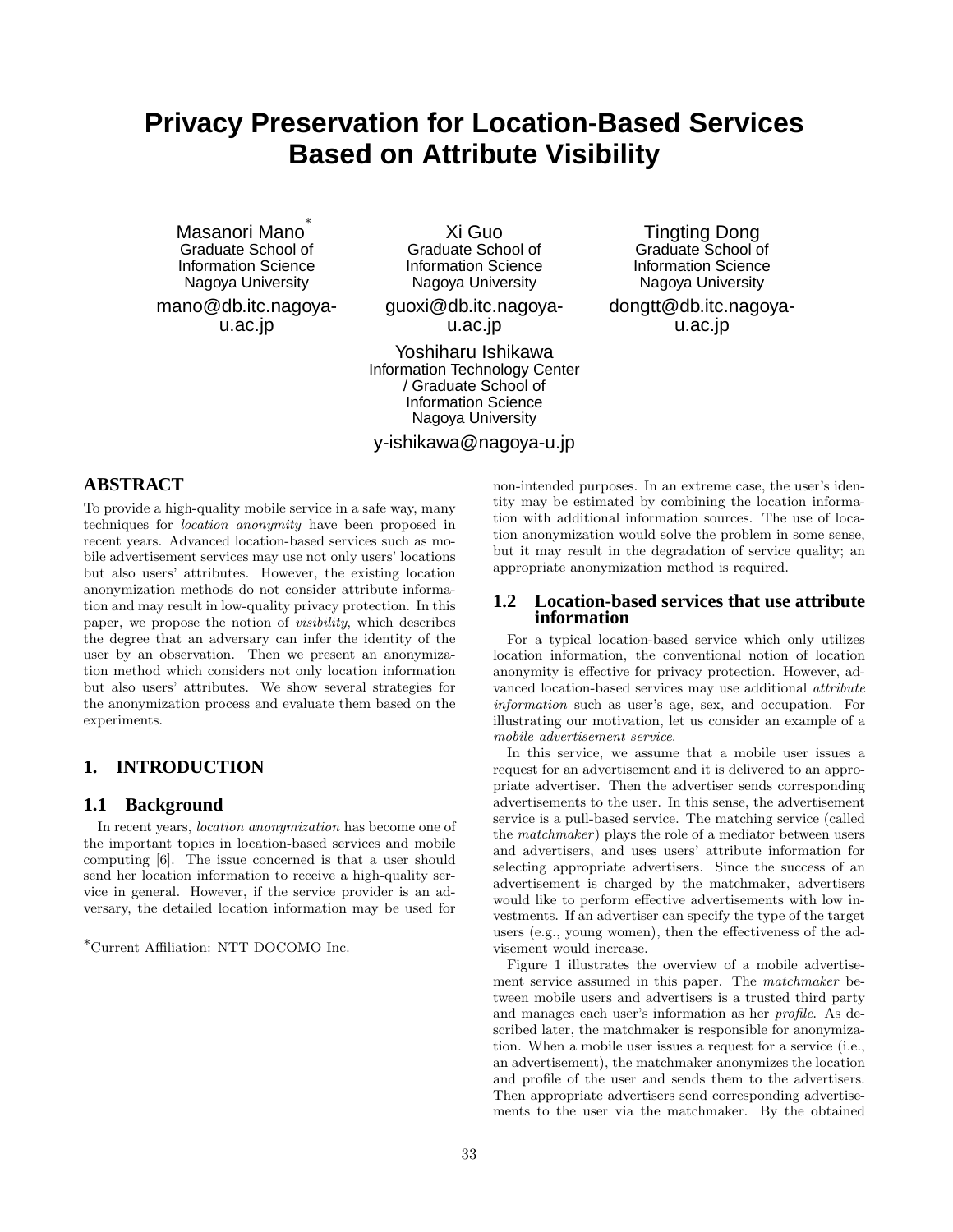advertisement, the user can receive benefits such as coupons and discounts. In this paper, we focus on the anonymization part in this scenario.



Figure 1: Location-based anonymization framework

#### **1.3 Privacy issues**

In the system architecture, we should note that an advertiser is not necessarily reliable and it may be an adversary. If the exact location is notified to an adversary, there is a risk that the advertiser identifies the user by watching the location. For this problem, we may be able to apply a conventional location-based anonymization method, but the following problem happens if we consider users' attributes.

Assume that users in Fig. 2 issue requests of advertisements with the order  $u_1, u_2, \ldots, u_5$ . Their profile information is also shown in the figure. The matchmaker needs to consider tradeoffs between requirements of users, who want to preserve privacy, and advertisers, who want to know the details of user information to improve the service quality. One idea is to apply the k-anonymization technique; it groups  $k$  users based on proximity. For example, given  $k = 3$ , we can perform anonymization as  $\{u_1, u_2, u_4\}$  as an example. If the matchmaker provides the users' profiles, the received advertiser would know three persons with ages 23, 26, and 38 are requesting advertisements. The problem is that the advertiser easily identifies user with age 38 by watching the target area.



Figure 2: Users and their profiles

If the matchmaker considers not only user proximity but also user profiles, we have another option. Consider the grouping  $\{u_1, u_2, u_5\}$ . In this case, it is not easy to determine who corresponds to each profile entry. Therefore, this anonymization is better than the former one.

#### **1.4 Research objectives**

In this paper, we propose a location-based anonymization method that also considers users' attributes. For this purpose, an important point is whether we can guess each user attribute with an observation. To represent this idea, we incorporate a new criterion called observability. In addition, since different users may have different privacy policies, we provide an anonymization method which considers users' preferences.

The preliminary version of the paper was appeared in [7]. In this paper, we revised the problem setting and the method proposed is a totally novel one.

## **2. RELATED WORK**

## **2.1 Anonymization for location-based services**

There have been many proposals on privacy preservation in location-based services. A popular approach in this field is spatial cloaking, in which an anonymizer constructs a cloaked region which contains target users. For example, [4] uses the notion of  $k$ -anonimity [9], which is often used in database publishing. The notion of k-anonymity is used in many proposals and there are variations such as the use of graph structure [3] and cell decompositions [1, 8]. In this paper, we extend the idea for our context.

Most of the anonymization methods for location-based services do not consider users' properties. One exception is [10], in which an attribute vector is constructed for each user based on her attribute values. In the anonymization process, a user group is constructed based on the proximity of vectors. The problem of the approach is that it does not consider difference of attributes in terms of observability so that attribute values tend to be over-generalized and results in low-quality services.

#### **2.2 Classification of attributes**

In traditional privacy-preservation methods based on kanonymity [9], user attributes are classified into the following three categories:

- Sensitive attribute: It represents privacy information such as disease names.
- Identifier: It is used for uniquely identifying individuals such as names and addresses.
- *Quasi-identifier*: Like age and sex attributes, it does not identify individuals directly, but their combinations with other attributes may reveal the identity.

In contrast to the assumption of traditional data publishing, an adversary in our context is not easy to identify individuals using quasi-identifiers and external information (e.g., telephone directory) because it is difficult to determine the candidate users who appear in the target location for the given time. In contrast, visual observation is more problematic in our context. If an adversary watches the target area, he may be able to identify the person who requested the service.

For this problem, we need to enhance the traditional treatment of attributes. In the context of privacy protection in social networks, [5] considered two properties of attributes:

• Sensitivity: It describes how the attribute is related to privacy violation. For example, "address" is more sensitive than "birthplace" because the latter is not so useful for identifying people. [5] assumes that sensitivity of each attribute does not depend on a specific user and takes a constant value in the system.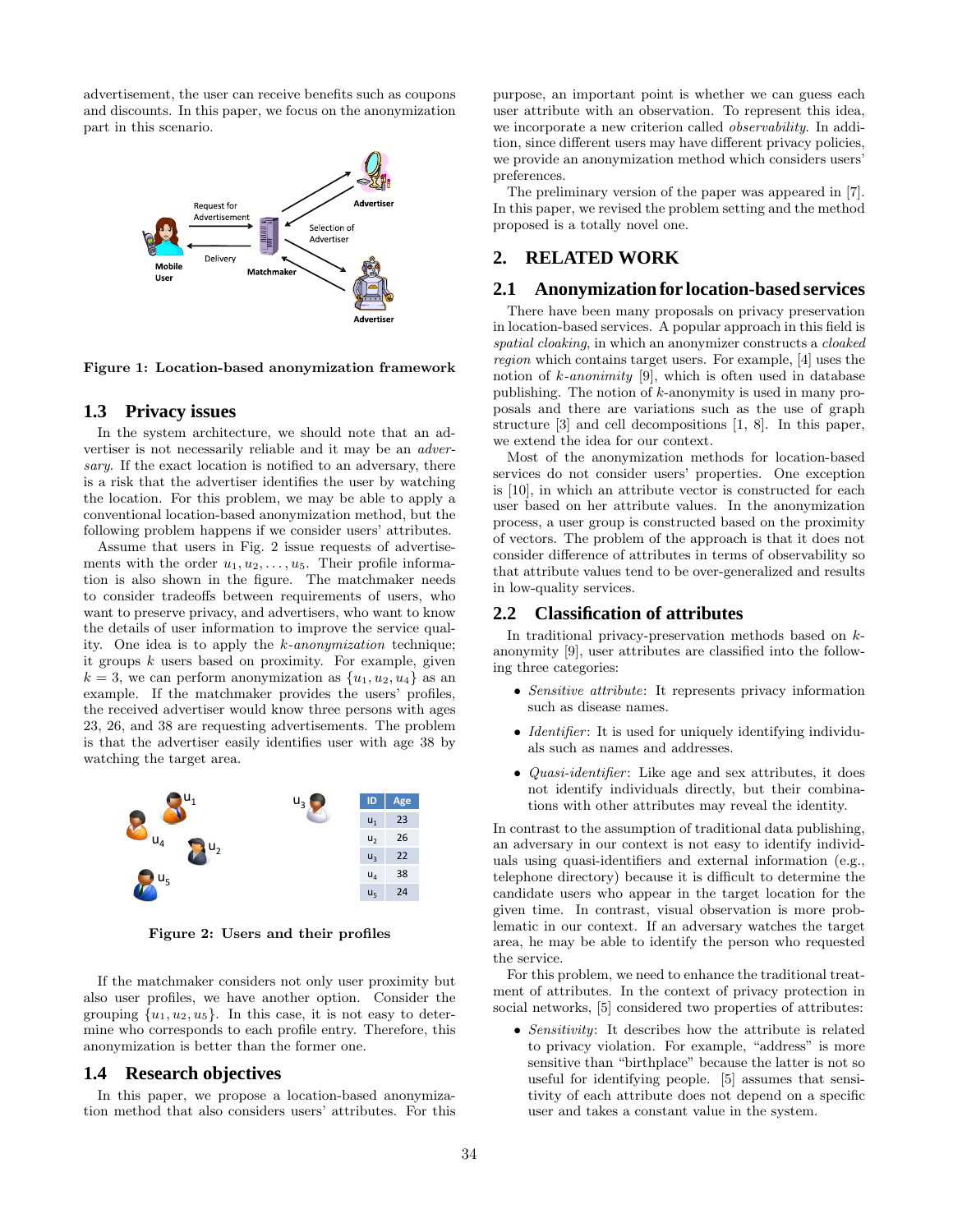• *Visibility*: It is used as a criterion of how much a user can disclose a detailed value for the attribute. Visibility preference depends on each user and each attribute. For example, different users may have different disclosure policies for "Birthdate".

The notion of visibility cannot be applied to our context. In a location-based service, an adversary can observe some of the user properties even if the user does not want that—it means that visibility is not controllable. In contrast, observability of an attribute, which means how much we can estimate the actual value of the attribute from the observation, is more important. We describe the notion in detail later.

## **2.3 Personalized anonymization**

For our context, a personalized privacy-protection mechanism is required because the exposure of user profiles depends on each user's preference. However, most of the existing data anonymization techniques do not consider personalization. [11] proposed a personalized privacy preservation method for a static database. In this method, a hierarchical taxonomy is constructed for each attribute. Every user can specify the level of detail in the hierarchy for each attribute and then she can represent her preference. In this paper, we extend the idea considering our context.

## **3. OVERVIEW OF THE APPROACH**

## **3.1 Objectives of anonymization**

We employ the following policies to take trade-off between privacy preservation and service quality.

- Identification probability: The probability represents how a user is related with a profile. A user prefers a low identification probability, but an advertiser would expect to high identification probability for the good service. Thus, we assume that each user can specify the threshold of the identification probability in her profile. In our approach, the identification probability of an anonymization result should be as large as possible with the constraint that the probability should be smaller than the threshold.
- Attribute generalization: Attribute generalization is a fundamental method for protecting privacy. However, excessive generalization results in low service quality, and preference on attribute generalization depends on each user. Therefore, we consider that each user can specify a preferred *disclosure level* for each attribute; the anonymization algorithm should not violate this restriction and tries to group users with similar attribute values.
- Area size: A cloaked region with a large size results in a poor service quality. We assume that the system sets the maximum area size for a cloaked region.

## **3.2 Taxonomy for attribute domain**

The taxonomy for an attribute domain is used in the process of generalization. We assume that there exists a hierarchical taxonomy for each attribute domain. Figure 3 shows an example for "age" domain. The root node any at level 0 represents all the domain values and the leaf nodes correspond to the most detailed information. Note that Fig. 3 only shows only the descendants of node [20-39] for simplicity. We assume that taxonomies are available for other domains (e.g., ZIP code).



Figure 3: Taxonomy for "Age" domain

We also assume that each user can specify a *disclosure* level for each attribute. For example, consider a user with age 23. The user can specify node [20-29] as her disclosure level for the age domain. If the selected node is near the leaf level, the user can receive more personalized advertisements, but the privacy may not be well protected.

## **3.3 Profile**

Each mobile user constructs a profile to represent her preferences on service quality and privacy levels. The trusted matchmaker maintains profiles. An example of user profiles is shown in Fig. 4.

| II)   | Age |                | Sex          | Threshold Prob. |
|-------|-----|----------------|--------------|-----------------|
| $u_1$ | 23  | $[20-29]$      | Any          | 0.4             |
| $u_2$ | 26  | $[20-39]$<br>М | $\mathbf{M}$ | 0.5             |
| $u_3$ | 22  | $[20-24]$<br>F | F            | 0.6             |
| $u_4$ | 38  | $[30-39]$<br>F | Any          | 0.5             |
| $u_5$ | 24  | $[20-24]$      | M            | 0.5             |

Figure 4: Example of profiles

The contents of profiles are as follows:

- Attribute value: It represents the attribute value of the user (e.g., Age  $= 23$  for user  $u_1$ )
- Attribute disclosure level: The level is given by specifying a taxonomy node (e.g., [20-29] for user  $u_1$ 's Age attribute)
- Threshold for identification probability: The user requests that her identification probability should be smaller than this value.

#### **3.4 Attribute observability**

Now we introduce a new criterion called observability.

DEFINITION 1 (OBSERVABILITY). Attribute observability is a measure of how we can guess its actual value by visually observing the user.

For example, "Sex" is easy to guess, but "Birthplace" is difficult to estimate by an observation. In this case, the observability of "Sex" is higher than "Birthplace". In this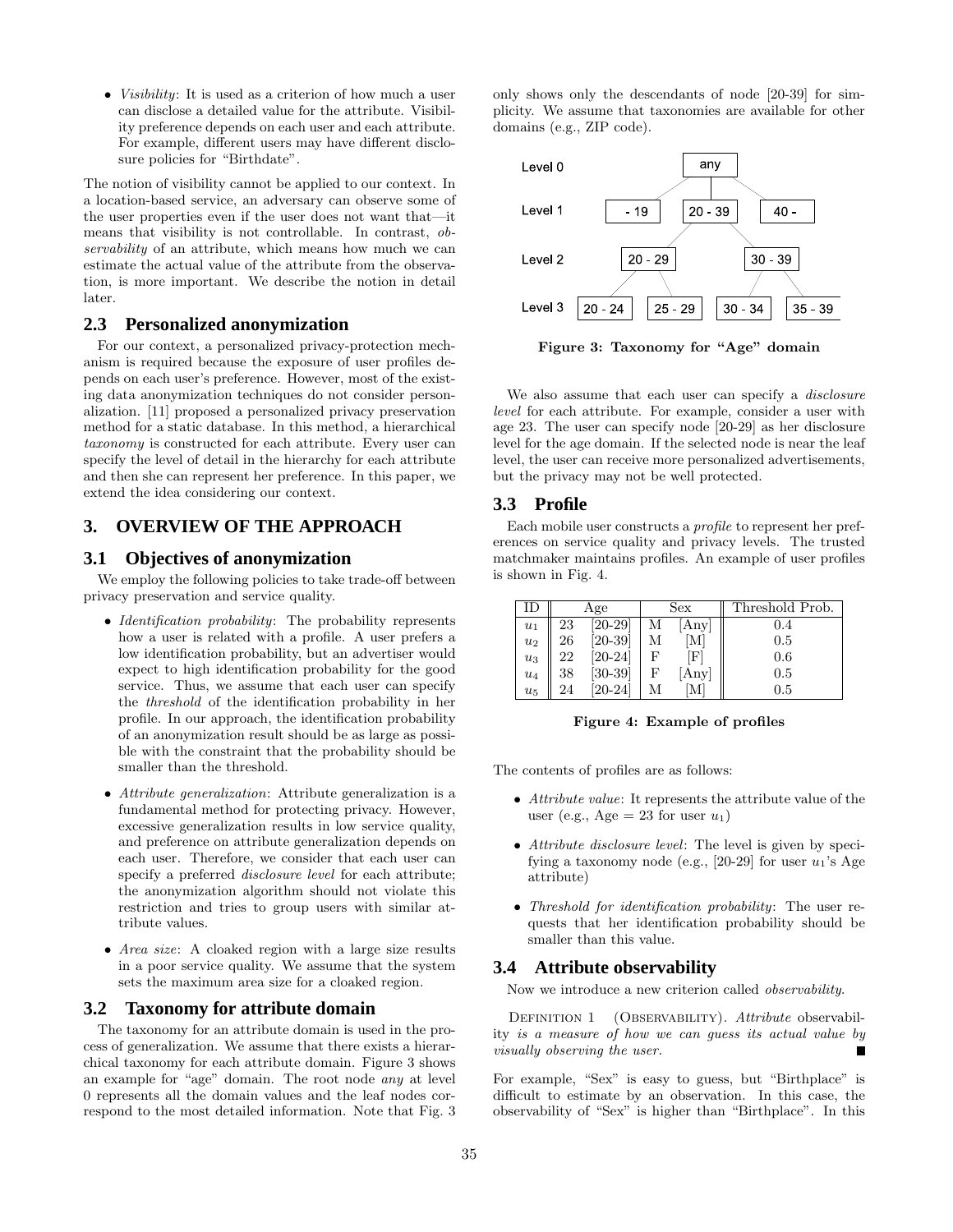paper, we assume that the observability of an attribute domain (e.g., age) is represented by a probability and takes a system-wide constant value.

We take the following approach for other two properties on attribute privacy.

- A user can specify the disclosure level of each attribute to reflect her preference on sensitivity. For example, if a user considers that her age is very sensitive, she can specify "any" node in Fig. 3. Note that a user cannot fully control her sensitivity because an adversary may watch the user directly.
- A user can control *visibility* by specifying the disclosure level of each attribute. If we select the leaf-level node, the visibility is the highest, but it depends on the attribute domain whether the attribute is actually observable.

## **3.5 Matching degree**

To use the notion of observability in an anonymization algorithm, we need to introduce a method to measure the observability of an attribute. We take the following approach: we measure the degree considering taxonomy nodes. For example, consider attribute "Age". The attribute value  $age = 21$  is highly related with node [20-24], but has little relationship with node [30-34]. We call the degree that user  $u_i$  and taxonomy node  $n_k$  match their matching degree and define it as follows:

$$
match(u_i \to n_k) = Pr(n_k | u_i).
$$
 (1)

When there are  $K$  nodes in a level of the taxonomy, the aggregated matching degree is defined as follows:

$$
\sum_{k=1}^{K} match(u_i \rightarrow n_k) = \sum_{k=1}^{K} Pr(n_k | u_i).
$$
 (2)

In this paper, we assume that the matchmaker holds the predefined matching degrees between all the combination of attribute values and taxonomy nodes. Figure 5 shows an example. Due to the limited space, we omit the level 0 node [any] and only show some representative nodes.

|       | $l = 1$   | $l=2$     |           | $l=3$     |       |           |           |
|-------|-----------|-----------|-----------|-----------|-------|-----------|-----------|
| ΙD    | $[20-39]$ | $[20-29]$ | $[30-39]$ | $[20-24]$ | 25-29 | $[30-34]$ | $[35-39]$ |
| $u_1$ | 0.88      | 0.88      | 0.00      | 0.54      | 0.34  | 0.00      | 0.00      |
| $u_2$ | 1.00      | 0.90      | 0.10      | 0.38      | 0.52  | 0.10      | 0.00      |
| $u_3$ | 0.79      | 0.79      | 0.00      | 0.56      | 0.23  | 0.00      | 0.00      |
| $u_4$ | 0.64      | 0.00      | 0.64      | 0.00      | 0.00  | 0.11      | 0.53      |
| $u_5$ | 0.97      | 0.95      | 0.02      | 0.51      | 0.44  | 0.02      | 0.00      |

#### Figure 5: Matching degrees

In this paper, we assume that each attribute in a profile is independent. Therefore, the total matching degree can be calculated by multiplying attribute-wise matching degrees.

#### **3.6 Identification probability**

An identification probability is a probability that a user is identified by watching the users in the target area with the anonymized profiles. If the identification probability is lower than the threshold probability specified by the user, we can say that the requirement of the user is satisfied. As described below, an identification probability is calculated using matching degrees.

#### *3.6.1 Computing identification probability for two users*

We first consider a simpler case when there are two users  $(u_1, u_2)$  and their anonymized profiles are given as Fig. 6. Note that an adversary does not know which user corresponds to which of the profile entries. Therefore, the adversary should consider two cases  $(u_1 : p_1, u_2 : p_2)$  and  $(u_1 : p_2, u_2 : p_1)$ . Clearly, the following equation holds:

$$
Pr(u_1:p_1, u_2:p_2) + Pr(u_1:p_2, u_2:p_1) = 1.
$$
 (3)

| pid   | Taxonomy Node               |
|-------|-----------------------------|
| $p_1$ | $\left[20\text{-}24\right]$ |
| Dэ    | $[25-29]$                   |

Figure 6: Anonymized profiles

For computing the probability, we consider the following idea. We play a dice for each user  $u_i$ . A dice has a face corresponding to each taxonomy node and its occurrence probability obeys the matching degree. In this example, we play two dices for  $u_1, u_2$  at the same time and there are four patterns of the results:  $(u_1 : p_1, u_2 : p_1), (u_1 : p_1, u_2 : p_2),$  $(u_1 : p_2, u_2 : p_1)$ , and  $(u_1 : p_2, u_2 : p_2)$ . The occurrence probability of  $(u_1 : p_1, u_2 : p_2)$  is calculated as

$$
Pr(p_1|u_1) \times Pr(p_2|u_2) = 0.54 \times 0.52 = 0.281,
$$
 (4)

and the probability of  $(u_1 : p_2, u_2 : p_1)$  is given as

$$
Pr(p_2|u_1) \times Pr(p_1|u_2) = 0.34 \times 0.38 = 0.129.
$$
 (5)

Since  $(u_1 : p_1, u_2 : p_1)$  and  $(u_1 : p_2, u_2 : p_2)$  are prohibited patterns (one profile entry does not correspond to multiple users), we omit when these patterns occur. Thus, the identification probabilities are given as

$$
Pr(u_1:p_1, u_2:p_2) = \frac{0.281}{0.281 + 0.129} = 0.69
$$
 (6)

$$
Pr(u_1:p_2, u_2:p_1) = \frac{0.129}{0.281 + 0.129} = 0.31. (7)
$$

#### *3.6.2 Computing identification probability for general case*

The basic idea is similar to the former case. For example, if the number of users is three, we should consider six combination patterns.

For the anonymization, we need to consider an identification probability of each user. Consider users  $u_1, u_2, u_3$  and profiles  $p_1, p_2, p_3$  are given. User  $u_1$  is only interested in her identification probability is lower than the specified threshold and does not care the identification probabilities of  $u_2$ and  $u_3$ . As an example, the probability that user  $u_1$  and profile  $p_1$  is related with is calculated as

$$
Pr(u_1:p_1) = Pr(u_1:p_1, u_2:p_2, u_3:p_3) + Pr(u_1:p_1, u_2:p_3, u_3:p_2).
$$
 (8)

In the following, we use the term *identification probability* in this sense.

#### **4. ANONYMIZATION ALGORITHM**

Table 1 shows the symbols used for describing the algorithm. The algorithm consists of two components: profile generalization and user group construction.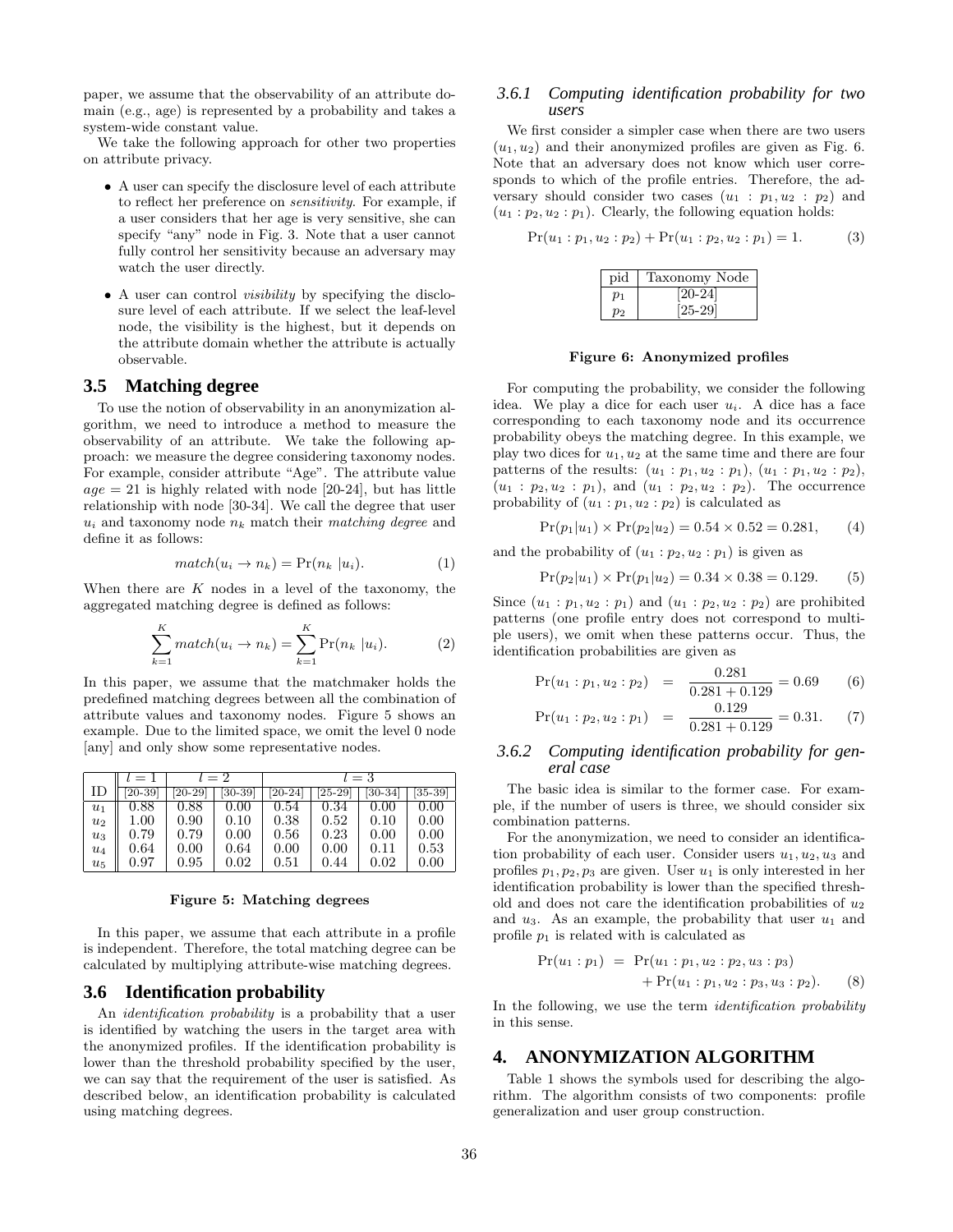Table 1: Symbols and their definitions

| Symbol          | Definition                           |
|-----------------|--------------------------------------|
| $u_i$           | Mobile user                          |
| $p_i$           | Profile                              |
| $n_k$           | Taxonomy node                        |
| $u_{q}$         | User who requested an advertisement  |
| $u_q.t$         | The time when $u_q$ issued a request |
| $u_q.e_t$       | Request duration time for $u_q$      |
| $u_q.th$        | Threshold probability of $u_a$       |
| $U_R$           | Set of users in a cloaked region     |
| $\mathcal{U}_C$ | Candidate set for $U_R$              |
| $H_U$           | Priority heap of users who requested |
|                 | advertisements                       |
|                 | Profiles for users in $U_R$          |

## **4.1 Generalization of profiles**

For lowering the identification probability for each user, we perform generalization of user profiles in a target cloaked region. A profile is, as described above, a set of taxonomy nodes. Since we assume that attributes are independent, the process results in generalization of each attribute in the corresponding taxonomy. Note that the minimum identification probability obtained by generalization is  $1/N$  when N users are in the candidate cloaked region.

Algorithm 1 shows the generalization algorithm when  $N$ users exist in the cloaked region.  $LUB(n_1, n_2, ..., n_N)$  returns the least upper bound of taxonomy nodes  $n_1, \ldots, n_N$ for the target attribute. In Fig. 3 for example, we get

LUB([20-25], [25-29]) = [20-29] LUB([20-25], [30-39], [40-]) = [any] LUB([20-29], [20-25]) = [20-29].

GENERALIZE is a function which generalizes  $n_i$  to the specified level. Given the least upper bound node and the disclosure level specified by the user, it employs the highest one for the generalization.

|    | <b>Algorithm 1</b> Taxonomy Node Generalization                                         |
|----|-----------------------------------------------------------------------------------------|
|    | 1: procedure GENERALIZENODE                                                             |
| 2: | $\tilde{n} \leftarrow \text{LUB}(n_1, n_2, , n_N)$                                      |
| 3: | for all i such that $1 \leq i \leq N$ do                                                |
| 4: | $n'_i \leftarrow \text{GENERALIZE}(n_i, \text{max}(u_i.discl\_level, \tilde{n}.level))$ |
| 5: | end for                                                                                 |
| 6: | return $\{n'_1, n'_2, , n'_N\}$                                                         |
|    | 7: end procedure                                                                        |

## **4.2 User group construction**

Algorithm 2 shows the outline of the anonymization process when a user requests a service. At line 2, we insert the user id into priority heap  $H_U$ .  $H_U$  is ordered by the expiration time, which is the sum of the service request time and the duration time. At line 5, we check whether the bounding box for the grouped users is larger than the maximum limit size. GENERALIZEPROFILE at line 6 performs generalization of profiles. It uses the aforementioned generalizeNode function for node generalization. From line 7 to 12, we check whether the identification probability is lower than the threshold. If it is successful, we remove all

S's (the sets that contain the finished users) from the candidate set  $U_C$ . Function CHECKEXPIRATION from line 17 is for checking and managing the expireation of user requests.

| <b>Algorithm 2</b> Anonymization                                                 |
|----------------------------------------------------------------------------------|
| 1: <b>procedure</b> ANONYMIZE $(u_q)$                                            |
| Add user id into $H_U$<br>2:                                                     |
| 3:<br>$\triangleright$ heap entries are ordered by $\{u_q, u_q. t + u_q. e_t\}$  |
| 4:<br>for all $U_R$ such that $U_R \in \mathcal{U}_C$ do                         |
| 5:<br>$U_R \leftarrow U_R \cup u_q$                                              |
| if $GETMBRSIZE(U_R) < MAX\_RECT_SIZE$<br>6:                                      |
| then                                                                             |
| 7:<br>$P_R \leftarrow$ GENERALIZEPROFILE $(U_R)$                                 |
| if $\forall u_i \in U_R, \forall p_i \in P_R, \Pr(u_i : p_i) \leq u_i$ .th<br>8: |
| then                                                                             |
| $\forall S \in U_R$ , remove S from $\mathcal{U}_C$<br>9:                        |
| return $\{U_R, P_R\}$<br>10:                                                     |
| 11:<br>else                                                                      |
| 12:<br>$\mathcal{U}_C \leftarrow \mathcal{U}_C \cup U_R$                         |
| 13:<br>end if                                                                    |
| 14:<br>end if                                                                    |
| end for<br>15:                                                                   |
| 16: end procedure                                                                |
|                                                                                  |
| 17: <b>procedure</b> CHECKEXPIRATION                                             |
| while true do<br>18:                                                             |
| $\{u, deadline\} \leftarrow \text{POP}(H_U)$<br>19:                              |
| if deadline $>$ now then<br>20:                                                  |
| 21:<br>Remove all the sets that contain u from $\mathcal{U}_C$                   |
| 22:<br>else                                                                      |
| 23:<br>break                                                                     |
| 24:<br>end if                                                                    |
| 25:<br>end while                                                                 |
| 26: end procedure                                                                |

We illustrate how the algorithm works using Fig. 2. Assume that the requests are issued with the order  $u_1, u_2, u_3, u_4, u_5$ . The process of candidate maintenance in the matchmaker is shown in Fig. 7, where "Ev" represents "Event". We can see that the candidates of cloaked regions increase during the process until the output of the user group  $\{u_1, u_2, u_5\},\$ which corresponds to a cloaked region. Note that each candidate of cloaked region consists of users, their profiles, and their identification probabilities.

| Ev      | Candidate Groups                                                 |
|---------|------------------------------------------------------------------|
| init    | $g_0 = \emptyset$                                                |
| $u_1$   | $g_1 = g_0 \cup \{\{u_1[20-24]:\overline{1,0}\}\}\$              |
| $u_2$   | $q_2 = q_1 \cup \{ \{u_2[25-29]:1.0\},\}$                        |
|         | ${u_1[20-29]:0.5, u_2[20-29]:0.5}$                               |
| $u_3$   | $g_3 = g_2 \cup \{\{u_3[20-24]:1.0\}\}\$                         |
| $u_4$   | $g_4 = g_3 \cup \{ \{ u_4 [30-34] : 1.0 \}, \}$                  |
|         | ${u_1[20-29]: 1.0, u_4[30-39]: 1.0},$                            |
|         | ${u_2[20-39]:0.91, u_4[30-39]:0.91},$                            |
|         | ${u_1[20-29]: 0.55, u_2[20-39]: 0.5, u_4[30-39]: 0.95}$          |
| $u_{5}$ | $q_5 = q_4 \cup \{ \{u_5[20-24]:1.0\},\}$                        |
|         | ${u_1[20-24]:0.5, u_5[20-24]:0.5},$                              |
|         | ${u_2[20-29]: 0.56, u_5[20-24]: 0.56},$                          |
|         | ${u_1[20-29]: 0.4, u_2[20-29]: 0.37, u_5[20-24]: 0.34}$          |
| out     | ${u_1, u_2, u_5}$ is output.                                     |
|         | After the output, candidate groups are                           |
|         | $q_6 = \{\emptyset, \{u_3[20-24]: 1.0\}, \{u_4[30-34]: 1.0\}\}.$ |

Figure 7: Management of candidates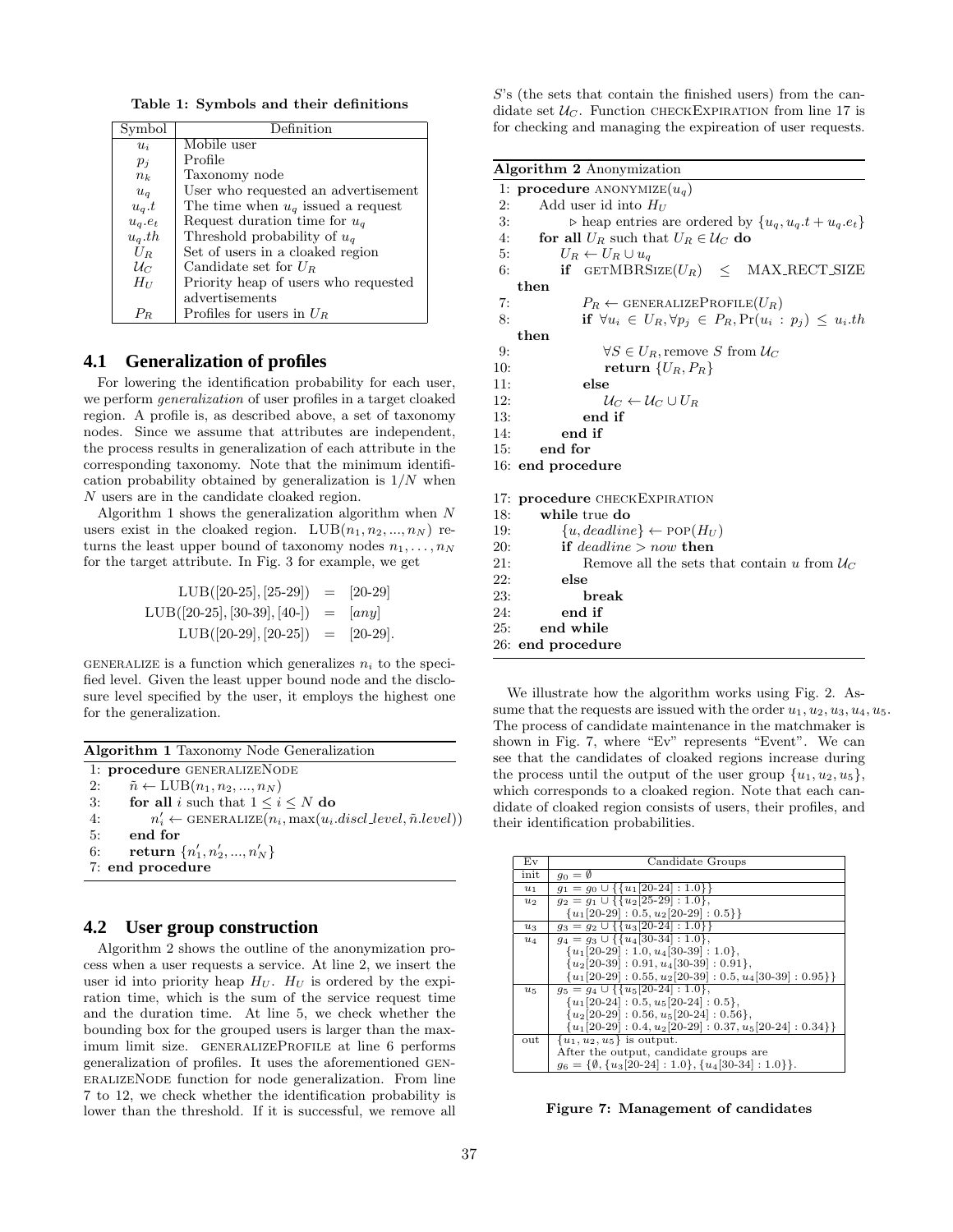At the initial state, the candidate set is empty:  $U_C = \emptyset$ . As requests arrive, the number of candidates increases, and the algorithm performs profile generalization and identification probability calculation. For example, since the threshold probability of  $u_1$  is 0.4 in Fig. 4, if the calculated identification probability for  $u_1$  is less than 0.4, the anonymization is considered successful for  $u_1$ . Note that the maximum size of MBR is defined by the system parameter. Therefore, user  $u_3$ , which is far away from  $u_1$  and  $u_2$ , is not grouped with them.

In the example of Fig. 2, we cannot get a satisfactory grouping until  $u_4$  arrives. When  $u_5$  requests a service, we can get an anonymization group  $\{u_1, u_2, u_5\}$ , which satisfies the constraints of identification probabilities. The matchmaker sends the constructed group to an appropriate advertiser and then removes the candidates which include  $u_1, u_2,$ and  $u_5$  from  $\mathcal{U}_C$ . The remaining users  $u_3$  and  $u_4$  should wait the forthcoming user requests.

## **4.3 Processing strategies and evaluation criteria**

The algorithm shown in Subsection 4.2 was the baseline (naive) algorithm. It outputs an anonymized group when a group of users that satisfies the constraints can be constructed. We can consider other option such that we wait the decision for a better grouping until the earliest deadline of users is reached. For selecting an appropriate strategy, it is important how to evaluate an anonymization result. We employ the following evaluation criteria:

- *Throughput*: It is the ratio how many users can be anonymized among all the requested users. A large throughput is preferrable.
- Quality (Detailedness): From the perspective of an advertiser, detailed information is better. For evaluating the detailedness, we use the average level of taxonomy nodes after the anonymization process. For example, assume that we only have "Age" attribute and there are two generaliation results:  $r_1 = \{20-24, 20-24\}$ , [25-29]} and  $r_2 = \{[20-24], [20-29], [20-29]\}$ . Since the levels of [20-24] and [25-29] are three and the level of [20-29] is two, the average levels of  $r_1$  and  $r_2$  are 3 and 2.33, respectively. We can deduce that  $r_1$  is better than  $r_2$  in quality.

## **5. EXPERIMENTAL EVALUATION**

## **5.1 Setting of experiments**

We evaluate the performance of different strategies using synthetic data and simulation-based data. The synthetic data is generated by multiple two-dimensional Gaussians with different centers and variances. The simulation-based data is obtained from the road network of Oldenburg city used in Brinkhoff's moving objects generator [2]. Although the generator generates moving histories of moving objects, we only use their first appearance places since we do not consider movement of users.

The basic settings of simulation parameters are shown in Table 2. In the default setting, we assume that requests are issued based on a Poisson arrival and a new user requests a service in every 1/100 second with the probability parameter  $\lambda = 0.1$  (if two users issue requests at the same time, one of the users should wait other one's process). Once a user issues a request, she does not issue another request later. In the simulation, we assume that there is only "Age" attribute in the profiles. The range of age is from 20 to 39, and the matching degrees are set based on Fig. 5 (the lacked entries in the figure are filled). We extend the taxonomy shown in Fig. 3 and selects disclosure levels from 1 (node [20-39]) to 3 (leaf nodes).

Table 2: Basic parameters and their settings

| Name                               | Value              |
|------------------------------------|--------------------|
| Number of users                    | 1000               |
| Unit time of advertisement request | 1/100 s            |
| Advertisement request frequencies  | $10 \times / s$    |
| Used attribute                     | Age                |
| Range of user age                  | [20, 39]           |
| Disclosure level                   | 1, 2, 3            |
| Threshold probability              | 0.3, 0.4, 0.5      |
| Expiration duration                | $10 s \pm 10\%$    |
| Maximum area of a cloaked region   | $1000 \times 1000$ |

## **5.2 Strategies for anonymization**

Based on the idea shown in Subsection 4.3, we consider the following seven strategies:

- Naive: This is the algorithm in Algorithm 2. We process each user based on the arrival order and then output a group immediately when we can construct it.
- The following two strategies share the same idea. We do not output a constructed group immediately and wait the appearance of a better group.
	- Deadline-based: This strategy maintains the candidate groups until the earliest deadline of the current users approaches. If a new user arrives, we try to add this user into the existing candidate groups. If the existing groups cannot merge the user, we try to construct new groups with the existing non-grouped users based on Algorithm 2.
	- Lazy: This is similar to deadline-based. When we add a new user, deadline-based checks the existing groups which satisfy the threshold probabilities first. In contrast, this strategy checks the groups which do not satisfy the threshold probabilities first. The lazy strategy can be said as a variation of naive which waits the deadline and cares users who are not in the current candidate groups.
- The following two strategies are also based on the same idea. They maintain all the candidate groups that satisfy threshold probabilities. When the earliest deadline of users approaches, they select one group from the existing candidates. The groups selected and output are different as follows:
	- Many-first: The group which has the largest number of users among the groups that contain the user.
	- Next-deadline-based: The group which contains the user with the next-earlier deadline. The intuition is that we care the user whose deadline approaches near future.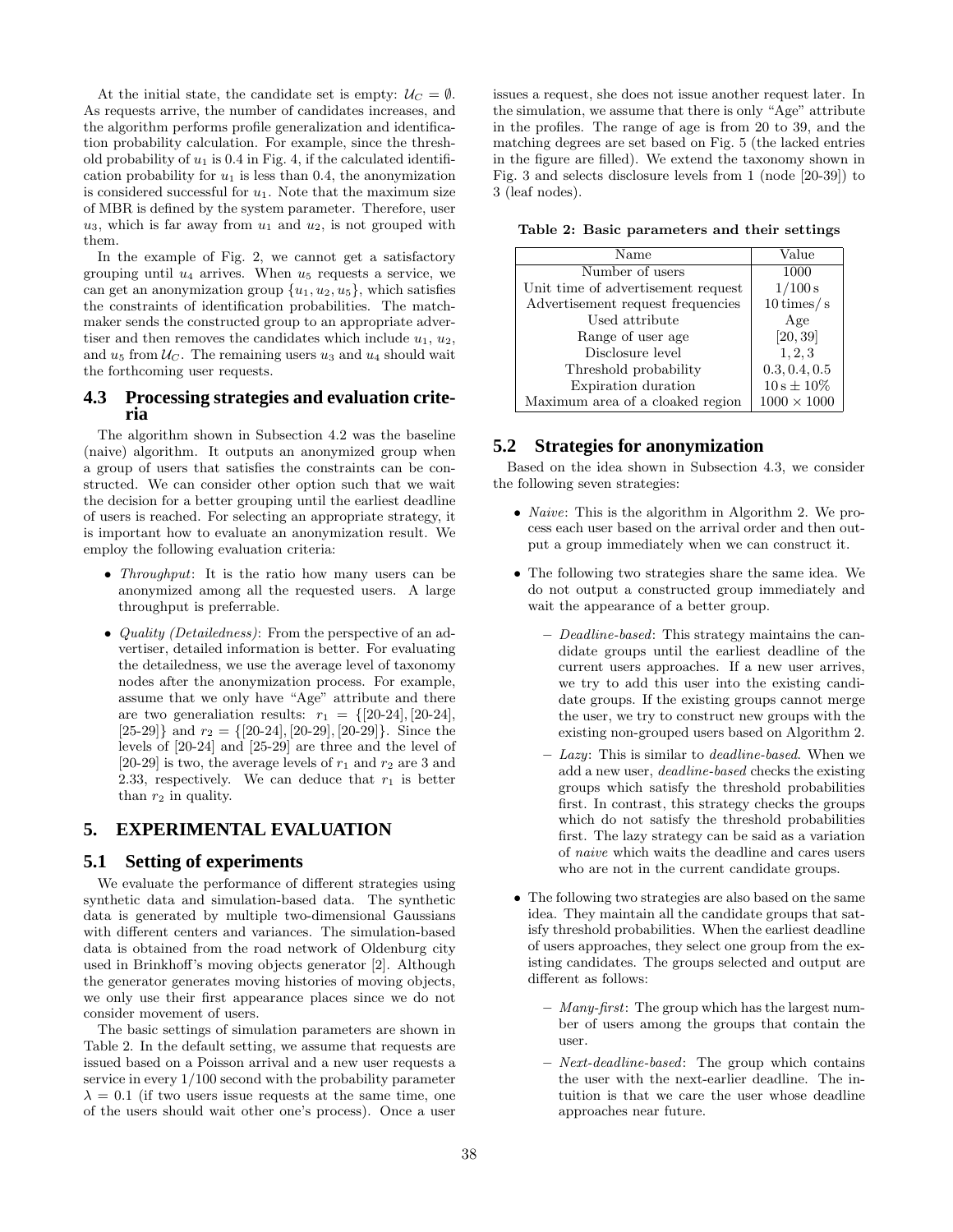- $-$  Avg-deadline-based: The group with the earliest average deadline.
- Threshold-based: The group which contains the lowest threshold probability.

## **5.3 Experiment 1: Users' request frequencies**

In this experiment, we change the frequencies of user requests and we check the number of users whose anonymization processes are successful. Increase of request frequency results in a large number of users in the target area, and we can estimate that many groups will be generated. We consider four cases of request frequencies: 5, 10, 50, and 100 times per second. This experiment is done using the synthetic data and we use the parameter settings shown in Table 2. The experimental result is shown in Fig. 8. Three methods naive, deadline-based, and lazy have good throughputs as the increase of request frequency. In contrast, manyfirst, next-deadline-based, avg-deadline-based, and thresholdbased have bad performance especially for 50 / 100 times per second. The reason is that the four methods maintain all the candidate groups so that their number rapidly increases as the increase of users.



Figure 8: Request frequencies and number of qualified users

Figure 9 shows the number of users of two types: 1) whose process is delayed more than 0.1 seconds due to the foregoing users' processes do not finish, and 2) whose process is expired since the wait time reaches the deadline. We consider four strategies naive, deadline-based, lazy, and many-first. We can see that delays happen in *deadline*based and especially in many-first. Note that next-deadlinebased, avg-deadline-based, and threshold-based have almost the same result with many-first. Since many-first, nextdeadline-based, avg-deadline-based, and threshold-based contain all the groups which satisfy the threshold probabilities, the increase of the number of candidates results in delays for the requests.

#### **5.4 Experiment 2: Changing maximum area size**

We perform experiments by changing the maximum area size of a cloaked region (MAX RECT SIZE in Algorithm 2) from  $500 \times 500$  to  $2000 \times 2000$ .

Figure 10 shows the number of qualified users for the synthetic data and the uniform attribute distribution. When the maximum size is  $2000 \times 2000$ , delays happen only for avg-deadline-based and results in the low the number of qualified users. The number of qualified users are large for many-first, deadline-based, and threshold-based. Figure 11 shows how user attributes are generalized. In this figure,



Figure 9: Request frequencies and delays

naive and lazy provide reults with good quality in which moderate generalization is performed.



Figure 10: Maximum area sizes and number of qualified users



Additionally, we performed similar experiments using the simulation-based dataset and the correlated distributions, but the trends were similar.

#### **5.5 Experiment 3: Changing user conditions**

In this experiment, we observe the behaviors when we change deadline and identification parameters in Table 2 using the synthetic data. First, we change the deadline to  $10 \pm 50\%$ . Figure 12 shows the qualified users for each deadline setting. We anticipate that next-deadline-based and avg-deadline-based have good results, but the results are different—deadline-based and many-first, which do not care deadlines, perform well. Detailed analysis reveals that deadline-based strategies could output users with nearly expiring, but failed to output groups which contain many users.